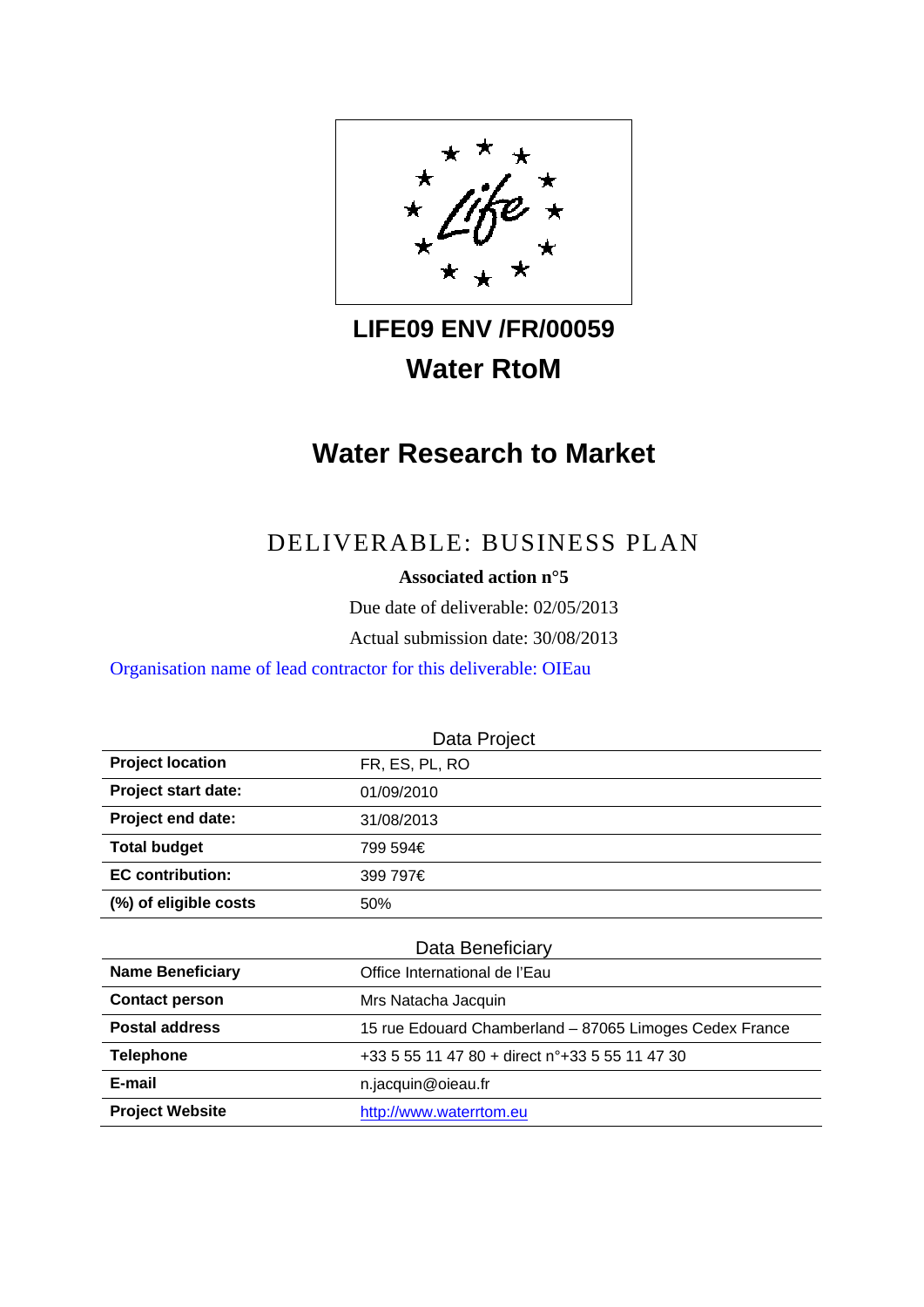# **Table of content**

| 2               |  |
|-----------------|--|
| 3 <sup>1</sup>  |  |
| $\overline{4}$  |  |
| 5 <sup>5</sup>  |  |
| 6               |  |
| $7\overline{ }$ |  |
| 8               |  |
| 9               |  |
|                 |  |

## **1 List of key-words and abbreviations**

ReMas**:** Research to Market Assessment Strategy

WaaS: WaterRtoM as a Service

SMEs: Small and Medium Enterprises

## **2 Context and background**

LIFE+ Water RtoM project (2010-2013) has developed a strategy to speed up the transfer of water related research outputs to the market. During the three years of the project, the "Research to Market Assessment Strategy (ReMAS)" was designed and tested in order to get a set of tools to reduce the time of the knowledge transfer for water related research outputs.

The project scheme comprises: a permanent watch of the innovative research results in the water domain as the raw material to evaluate the distance to the market, a set of tools for the assessment of what is missing to be ready to use, a set of communication tools for their promotion, an online database with the assessed outputs.

Thanks to the strategy developed to facilitate market analysis, dissemination and promotion of research outputs into the market, Water RtoM improved time-effectiveness on Knowledge Transfer, and also the quality of the process for 12 research outputs. Water RtoM attempts to offer a "service" based on the developed tools and strategy.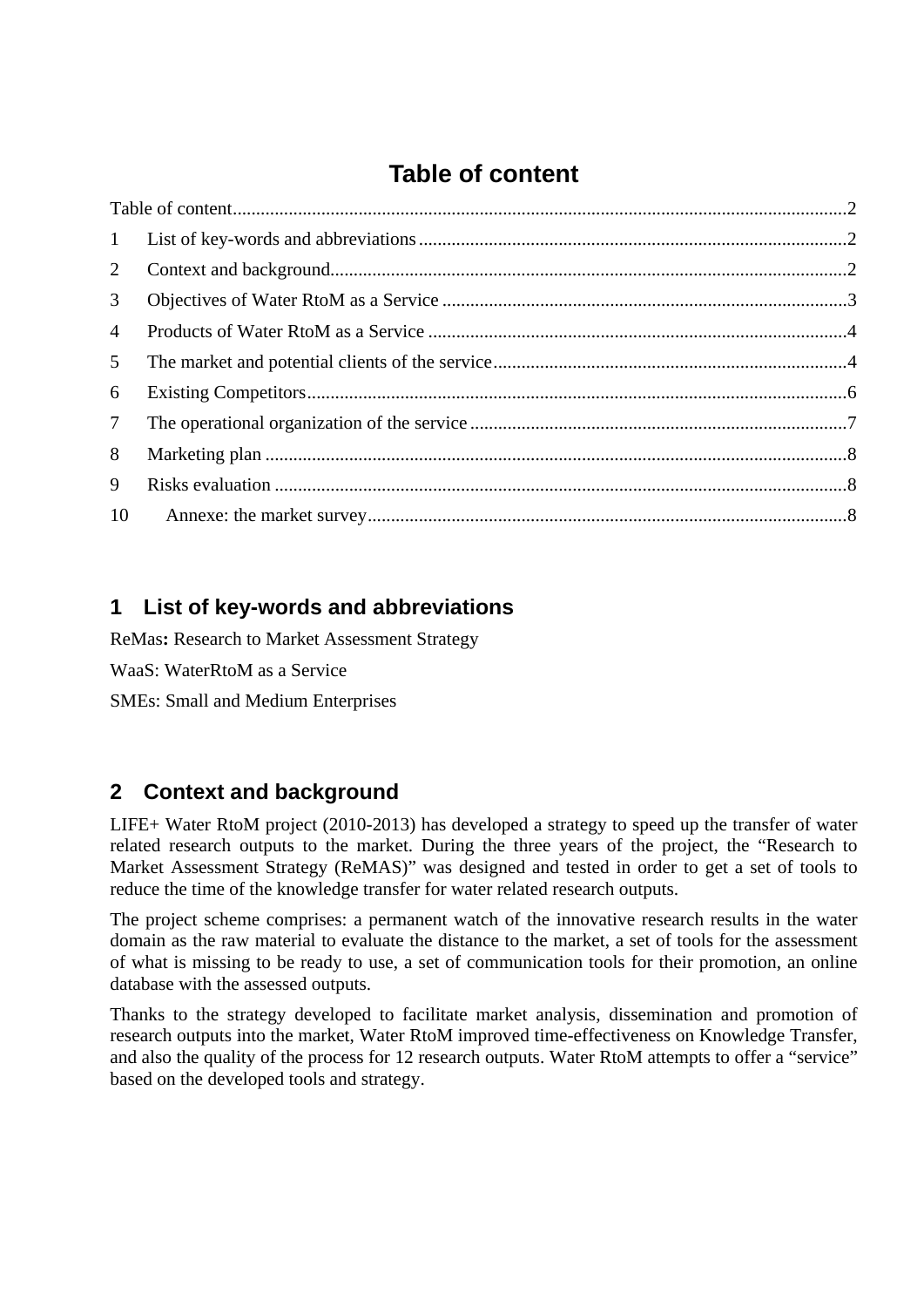#### **3 Objectives of Water RtoM as a Service**

The objectives of "WaterRtoM as a Service" (WaaS) will be to provide: 1°) a support to disseminate the research outputs at national and European levels, 2°) tools and methods to speed-up the transfer of research outputs in the water innovation ecosystem, 3°) a dissemination strategy of innovations.

WaaS will link the authors of the outputs (most often researchers) and the target group (most often practitioners), and fill the gap between knowledge dissemination and knowledge use within the frame of existing procedures.

The service will be able to remove the obstacles and to pass the main barriers for transferring research's results into the market. It main activities will be:

- Promoting the dialogue and networking between researchers and users
- Identifying and collecting complete information about the research outputs linked with the current markets needs
- Evaluation of the research products in terms of distance to market
- Promoting research outputs to the market

**Budget & Financing**

European consortium with EU level body,

Single organization (eg OIEau), EU and members state levels, sub-contractors..

at members state level

assessment, expertise, management,

Financing: involvement in research projects, support to SME, Training,

travels, coordination

others products

**Operation**



#### Operation of Waas

**Tools**

Database ‐ network of experts ‐ output profile...<br>profile...<br>Research to market assessment strategy, Research to market assessment strategy, business cases… E‐fair ‐ e‐seminars – seminars ‐ brokerage

events ‐ newsletters

Competitiveness clusters, Water Platforms, Funders (National, Regional and European

level), Research teams …

From the lesson learnt during the 3 years of Water RtoM, the basic assumption is that the ratio between sorted list of innovative products and the business case of some of them is:

**Management Clients** 

**WAAS**

| <b>Sorted list</b> | <b>ReMas</b> |    | <b>Reduction of</b><br>transfer time |
|--------------------|--------------|----|--------------------------------------|
|                    | 8۲           | 30 | 10                                   |
| טו זו ז            |              |    |                                      |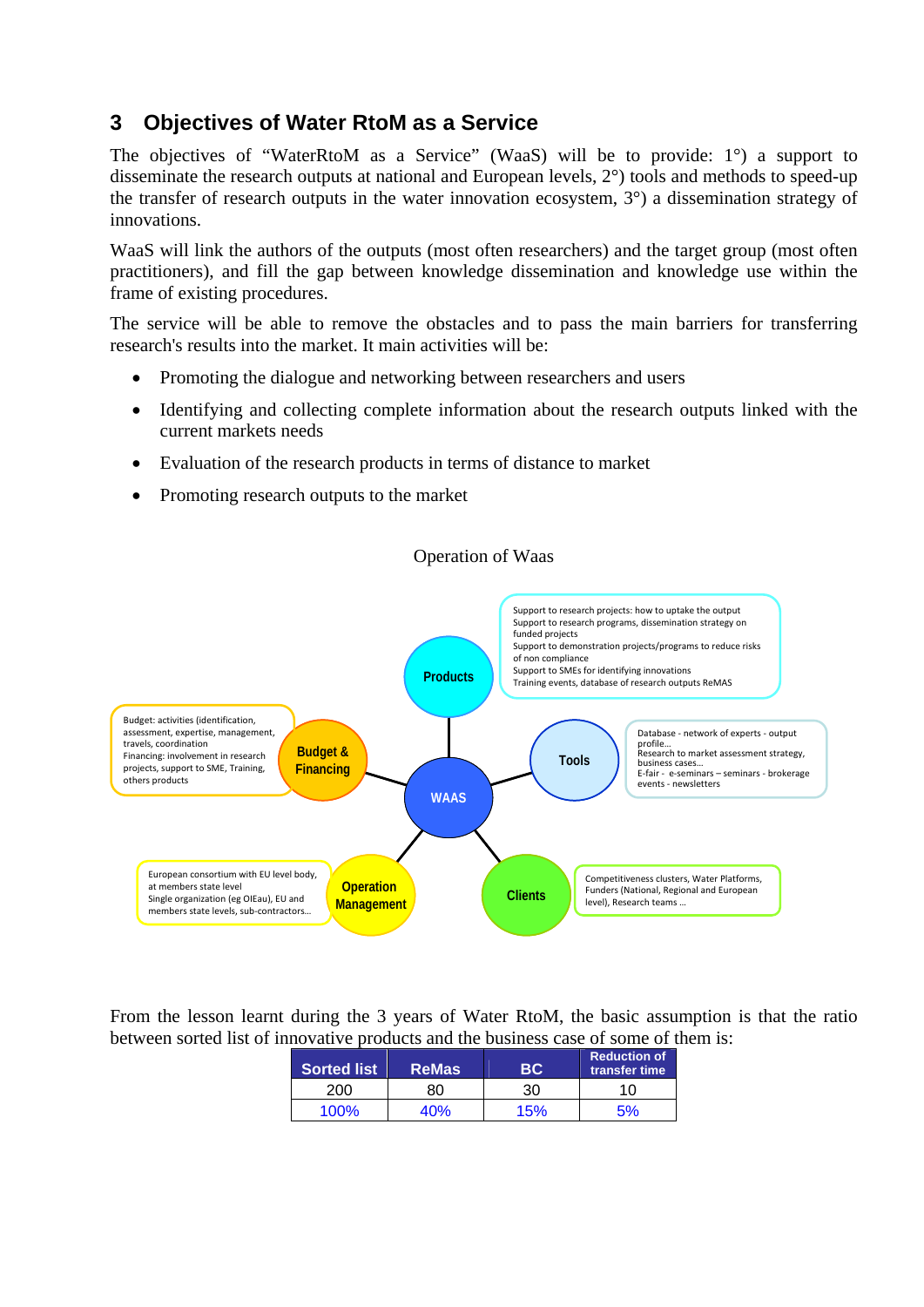### **4 Products of Water RtoM as a Service**

The main products to be sold by WaaS are:

- **Support to individual research projects** to develop and implement the innovation-oriented part of their dissemination strategy (mid-term assessment of the transferability of the foreseen outputs, recommendations for improvement, evaluation in term of distance to the market (named ReMASization) of the outputs, elaboration and implementation of the transfer strategy, promotion activities). The idea is to convince researchers and collaborate or subcontract with them to a work package "uptake the innovation".
- **Support to (national or regional) research programmes** to develop and implement an innovation-oriented dissemination strategy, targeted at the projects funded by the programmes; the idea is to convince the research programmers to introduce a specific deliverable in the financed research project as "Uptake of the product" and based on the ReMAS
- **Support to (national or regional) demonstration projects** or programmes to assess the demonstration and innovation dimensions of on-going projects, in order to reduce risks of non-compliance to the criteria (Audit the project or programme)
- **Support to SMEs** and groups of SMEs (clusters) for identifying innovation precursors, adapted to their needs, and for accompanying them during the innovation process.

Additional products include:

- **Training events** on targeted innovations, a state of art of the innovations in the field of water, to help public and private procurers (demand side) to identify what is/will be available from the offer side,
- A database of research outputs ReMAS, with information on results of projects

#### **5 The market and potential clients of the service**

The Business plan should estimate the market of this service at national level in the 4 countries of the partnership (France, Spain, Poland, Romania) and more general at European level (through European institutions). Water RtoM sets up a market survey to 60 people representative of researchers, end-users, knowledge brokers, funders. For a part, the information is collected by the projects partners and the Liaison committee members. For another part, OIEau organised some telephone interviews<sup>1</sup> in order to evaluate the "market" interest for the service (see in annex the market survey).

The overall response of the interviewees was positive. 65% of the responses stated that the service is marketable. Further development is needed to take forward WaaS. Within these 65% positive answers, just over half saw further development necessary. In terms of financial support and commercial viability the picture is more complicated with only 2% stating yes they would pay for the service and 26% of the responses saying yes they would be willing to pay for the services using a public grant.

1

<sup>&</sup>lt;sup>1</sup> The list is in annex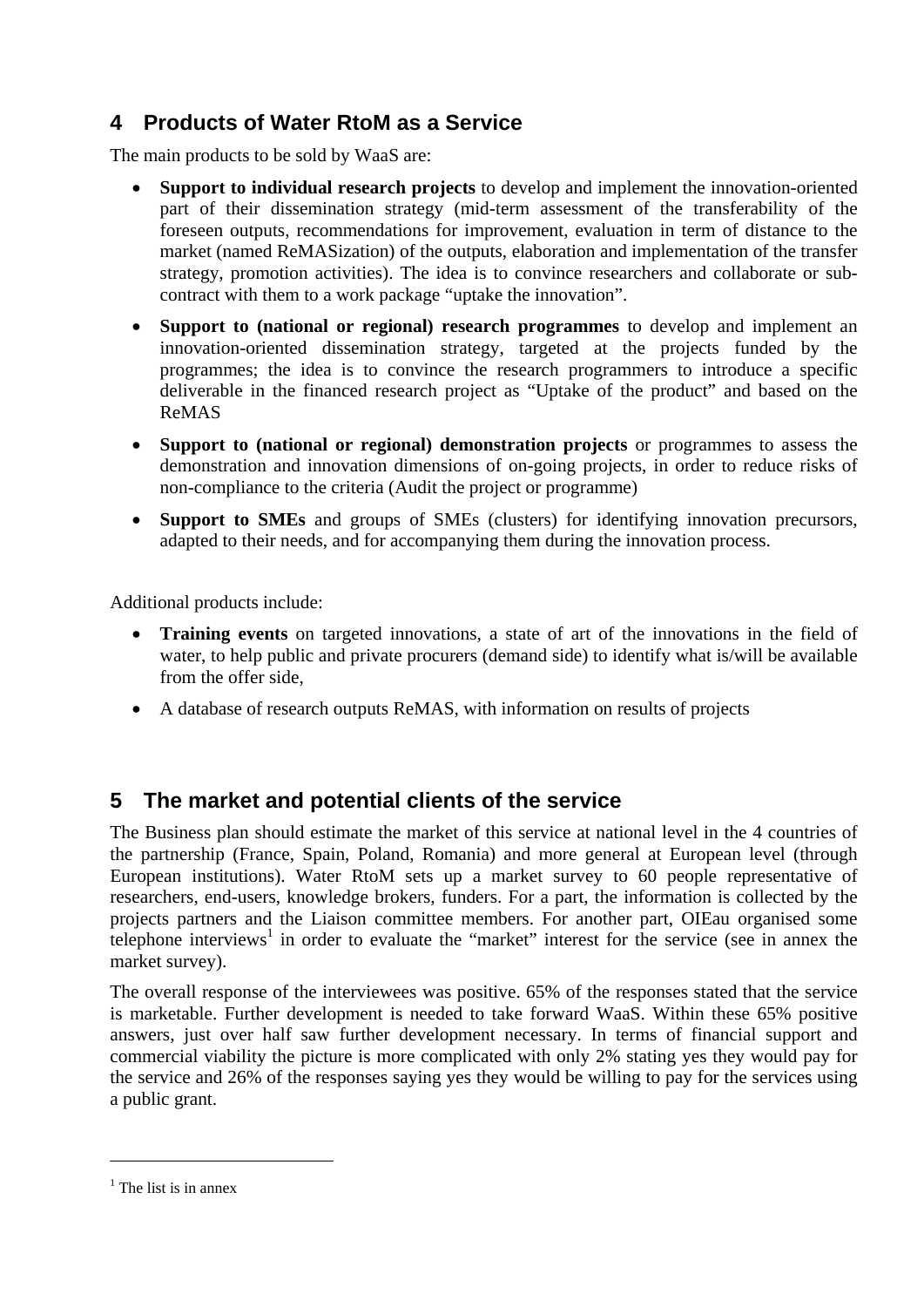Against this there were 30% stating they are not at this moment willing to pay and 23% would not at all pay for the service.

The possible clients/users of the service:

- In France (OIEau): Several contacts are in progress, especially to the competitiveness clusters (DREAM, Water cluster, Hydreos, Limousin Environment), SWELIA and some funders who could be potential clients (Water Agencies, Ministry of Environment, National research agency…). OIEau is confident to work closely with some research projects as partners (and managing the work package "Uptake"), and/or through sub-contracts with the researcher project team
- In Poland (GWF): WaterRtoM will not be in favour to be financed by any means of administration offices, technological centres or private companies. There is also a little chance for obtaining additional founds in either the regional or national environmental protection found- there are just too many investments that will have priority. Also the reason for this the is fact that such a service is not seen as an independent marketing strategy or element and although former experience has shown us that it is indeed needed, it is quite clear that a financing of such service would have to come from an external, preferably European found. What is more, it is believed that the target group (potential companies, researchers, end-users) will not finance a service that can exist (in a smaller scale) in their own company, for example permanent watching, output profile, business case – these activities would not be difficult to be scheduled in someone's working hours and it is believed , that at this stage of art, it would be nearly impossible to convince the potential end-users otherwise. Private working units have a very strict budget – as well as companies involved in project and actions like this cannot be justified otherwise than in working hours – and for working hours it is highly impossible to employ someone on contract just to provide this service.
- In Spain (Amphos21): We do not envisage any possibility of national or regional funds for this service for several reasons, first in the current economical public institutions are facing economical problems, second, the service has been seen as a complementary of existing ones, improving existing initiatives, at this moment this existing initiatives cannot afford more resources. Summarizing, it should be a service emerging from an international funding scheme.
- In Romania (CFPPDA): The service in Romania has a limited market. Doe the investment process that it's the progress now, the main water utilities focus their interest for negotiation with product's owners which are already in the market. Still there is a need for this type of service in relation with water research. There, the service of dissemination is sustained by the owners. CFPPDA together with the Romanian Association for Water will continue the process of advertising the service among the research environment. For short term is expected the service to be supported from both side (owner and final user). The service will be promoted in conjunction with brokerage events organised in parallel with main events. CFPPDA will allocate one person (part time) to promote the services among the potential clients (researchers and water utilities). The service will be dedicated for interested partners in Romanian market.
	- At European level : Horizon 2020 projects (DG RDI), European Innovation Partnership for Water (DG ENV), Join Programming Initiative (JPI), WssTP…

#### **From the market study (interviews of 60 people from Researchers, users, funders, knowledge brokers) – July/Aug 2013:**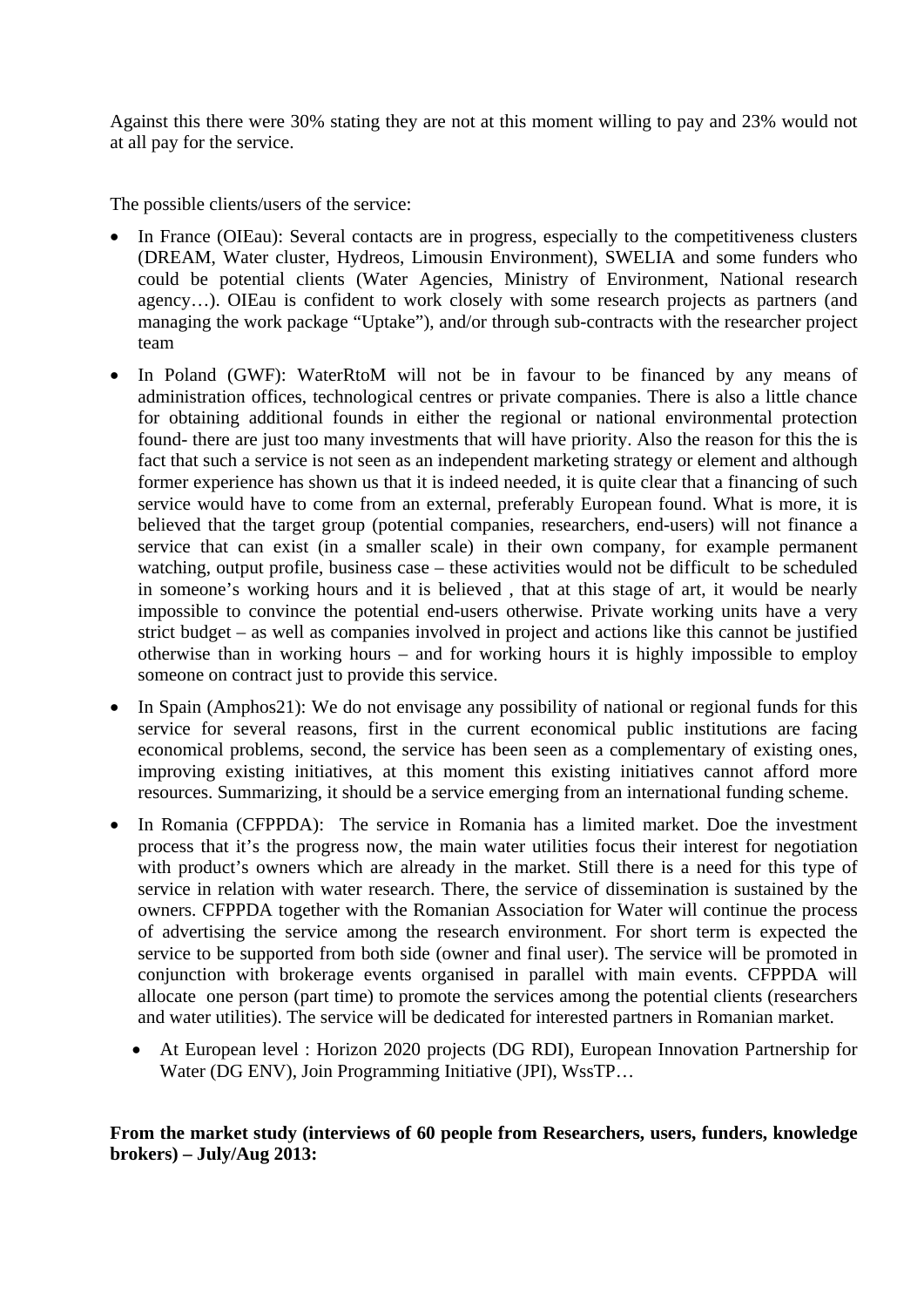There are many potential clients and aspects to consider in the development of the service and this need to be clearly set out from the beginning in order for the products to be clearly focused on their intented audience. Across the interviews it is highlighted that the tools need further development. The market survey expresses the interest for the tools and services provided by WaaS (based on 60 interviewed):



Seen in the market survey, the researchers are the most interested in WaaS (100% of the researchers) and marketing and promotion services are the most popular; 70% of the users are very or fairly interested by WaaS (permanent watching is the most popular); all the knowledge brokers are interested in the service (50% says that it is commercially marketable). Nevertheless it is very important to maintain good business relations with both researchers and users to effectively perform its stated goal.

The overall conclusion from the market survey analysis is that there is a future for this type of service but at the current time, it seems not 'commercially' viable without further development and public funds.

### **6 Existing Competitors**

1

The partners of WaterRtoM have identified some concurrent initiatives such as:

- Universities/Research Centres knowledge transfer departments: focused on their own research products, generally not specialized in the water sector. WaterRtoM will work closely with these agencies by completing their action through pooling the knowledge at national and European level,
- Market place of the European Innovation Partnership on water (EIP http://ec.europa.eu/environment/water/innovationpartnership/), we don't know so far what should be the content of this website. We should stay connected and aware with this initiative to be sure that WaaS and the Market place are complementary<sup>2</sup>
- Wise-RTD (http://water.europa.eu/) is the gateway to information on European water issues. It comprises a wide range of data and information collected by EU institutions to serve several stakeholders. This website gathers many research projects but does not assess them in term of distance to the market. The available information is not really concurrent to WaterRtoM as a Service. An agreement with the database owner could be an opportunity for the WaaS

 $2$  The objective of the web based market place is to create and establish a community on and a place for "matchmaking" in innovation topics in the field of water in Europe and worldwide, connecting problem owners and owners of solutions, regardless of their geographical position. The market place will offer several features, driven by the stakeholders' interests.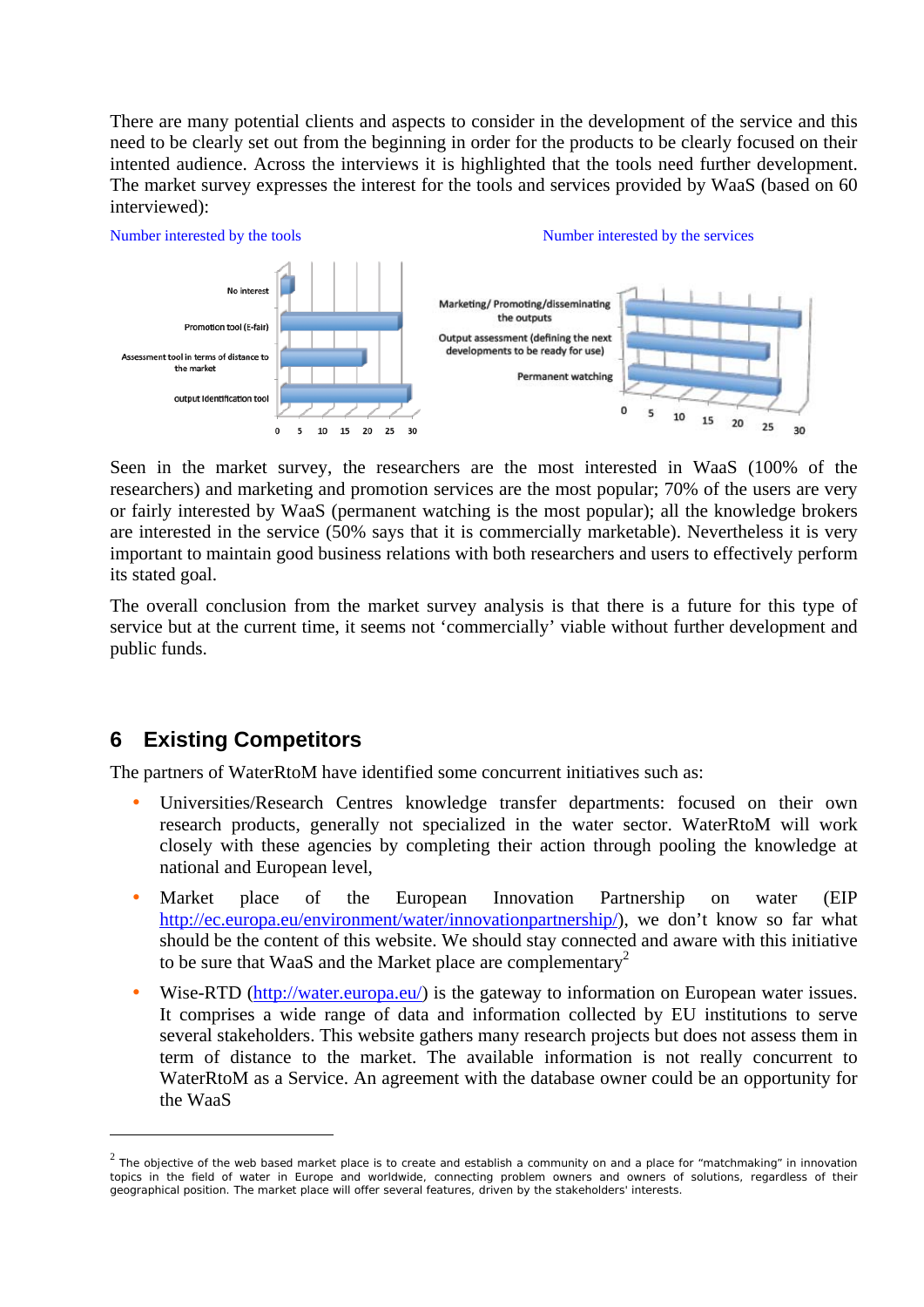- InnoWater is downstream of WaterRtoM, starting by identifying a research output having a high market potential and coaching the owner to the marketing of output. They are complementary with Water RtoM, and could be an opportunity to work closely
- Greenovate! Europe is an independent expert group dedicated to the development of sustainable business. Their members are experienced professionals with industry and technical know-how, who are able to implement innovative processes along the entire value chain – from research to market. In order to effectively support companies in their innovation processes, Greenovate! Europe has established a comprehensive, interdisciplinary and integrated innovation network and offers selective and targeted access to key knowledge providers and potential collaboration partners throughout Europe. WaaS will contact them in order to better analyse the complementarities and the potential collaboration.
- Isle Utilities : their forum for Water Innovation, the UK Technology Approval Group (UK TAG), that they plan to enlarge to EU <http://isleutilities.com/>
- www.ecoweb.info : ECOWEB provides information on 3,310 European eco-innovations, including technologies, applications, products, processes and other solutions. It aims to link enterprises, in particular SMEs, and eco-innovations to increase the uptake of Europeanfunded research. The project are groups by topics (water sector have – 380 project), by outcome, by implementation area, by status, by completion period, by financing programme and by partner countries. The available information is not concurrent to WaaS.

### **7 The operational organization of the service**

Two scenarios are proposed: one based on a consortium of European partners, the second one based on a single organization working at European and member states levels with the possibility to subcontract for collecting national information when needed, and affiliated bodies (franchise) for some specific markets. The partners of Water RtoM (OIEau, GWF, Amphos 21 and CFPPDA) have decided to go on with the first scenario: a **consortium of European partners** from different Members States, each of them selling the Service in their domestic market, with a shared overarching structure, either formal (better) or even informal (consortium agreement).

- The EU level body could be a European Economic Interest Group (EEIG), which role should be to collect information at EU level (e.g. EC supported projects), to lobby the European organizations, to centralize all data collected by the members, …
- At partners (Member States) level, each of them will collect information from national and regional bodies, feed the EU level, and market the service locally.